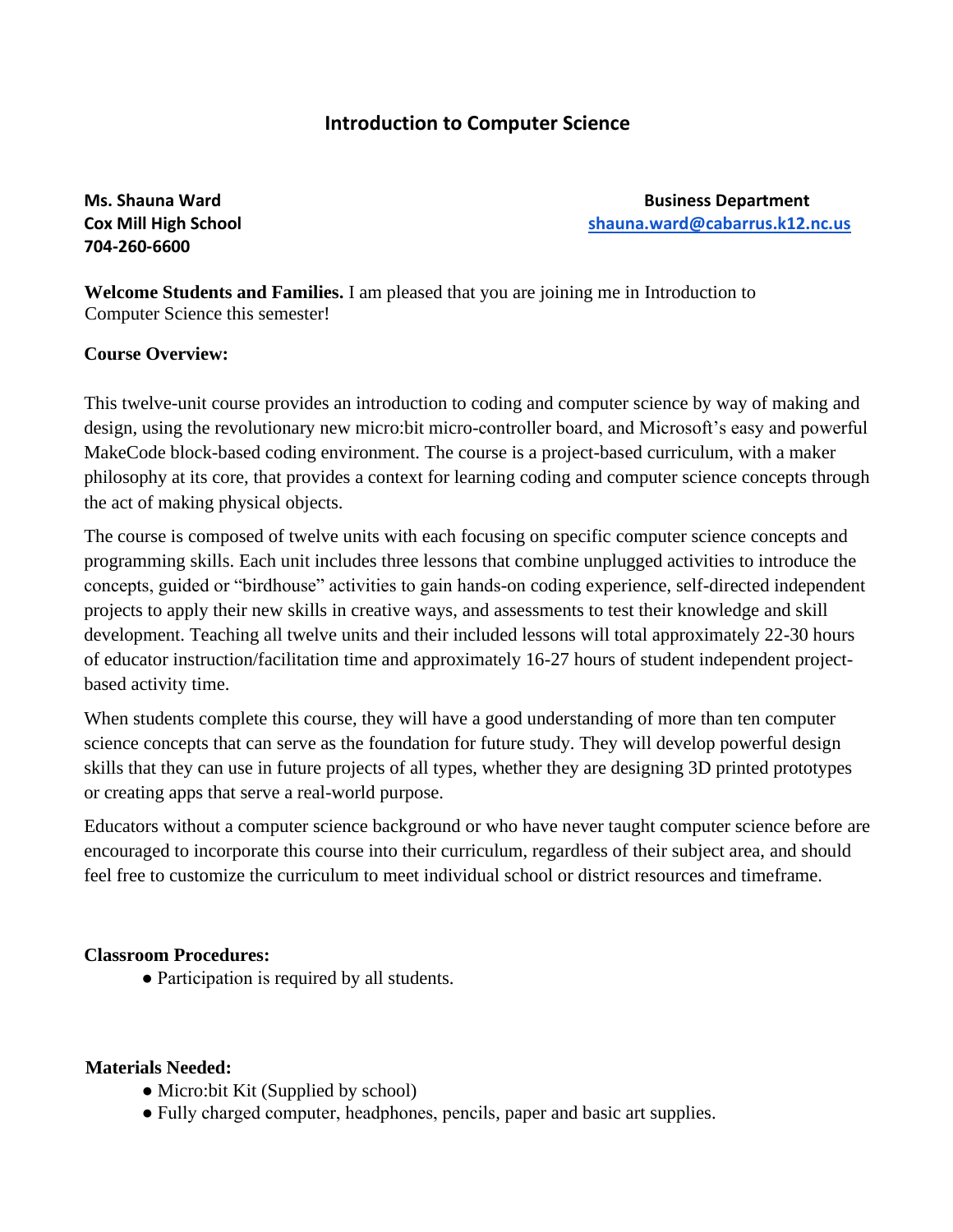### **Course Outline:**

- **Lesson 1: Making with Micro:bit**
- **Lesson 2: Algorithms**
- **Lesson 3: Variables**
- **Lesson 4: Conditionals**
- **Lesson 5: Iteration**
- **Lesson 6: Mini project**
- **Lesson 7: Coordinates**
- **Lesson 8: Booleans**
- **Lesson 9: Bits, bytes, and binary**
- **Lesson 10: Radio communication**
- **Lesson 11: Arrays**
- **Final Independent Project**

## **Grading Policy:**

Teacher will post graded assessments in PowerSchool no later than **seven calendar days** after the student submitted the assessment. Teachers will inform students and parents in a timely fashion regarding academic progress as well when they have concerns. Teacher will grade students on their mastery of standards through assessments that include, but are not limited to quizzes, test, projects, homework assignments, labs, etc.

Teacher will enter a grade of **zero** in PowerSchool for work that is not submitted. Teacher will provide students with the opportunity to recover the recorded zero within **five school days** of the date the assignment was due. The teacher has the option of how a student can recover a zero. Teacher will deduct **10 points per day** for work submitted late.

- Classwork assigned and completed in the same period is not subject to the five-school day grace period for late submission.
- Any assignment that the teacher has graded, given feedback, recorded in PowerSchool, and returned is not subject to the five-school day grace period.

Students should make up missing assignments within **five school days** of an absence.

Students who make a choice to participate in cheating and/or not submit work after the five-school day grace period will receive a zero for that assignment. Cox Mill High School administration will assign disciplinary consequences to all students who repeatedly participate in cheating.

# **Grading Scale:**

This course will be graded in five major areas. Below is the percentage breakdown for each component of the grading: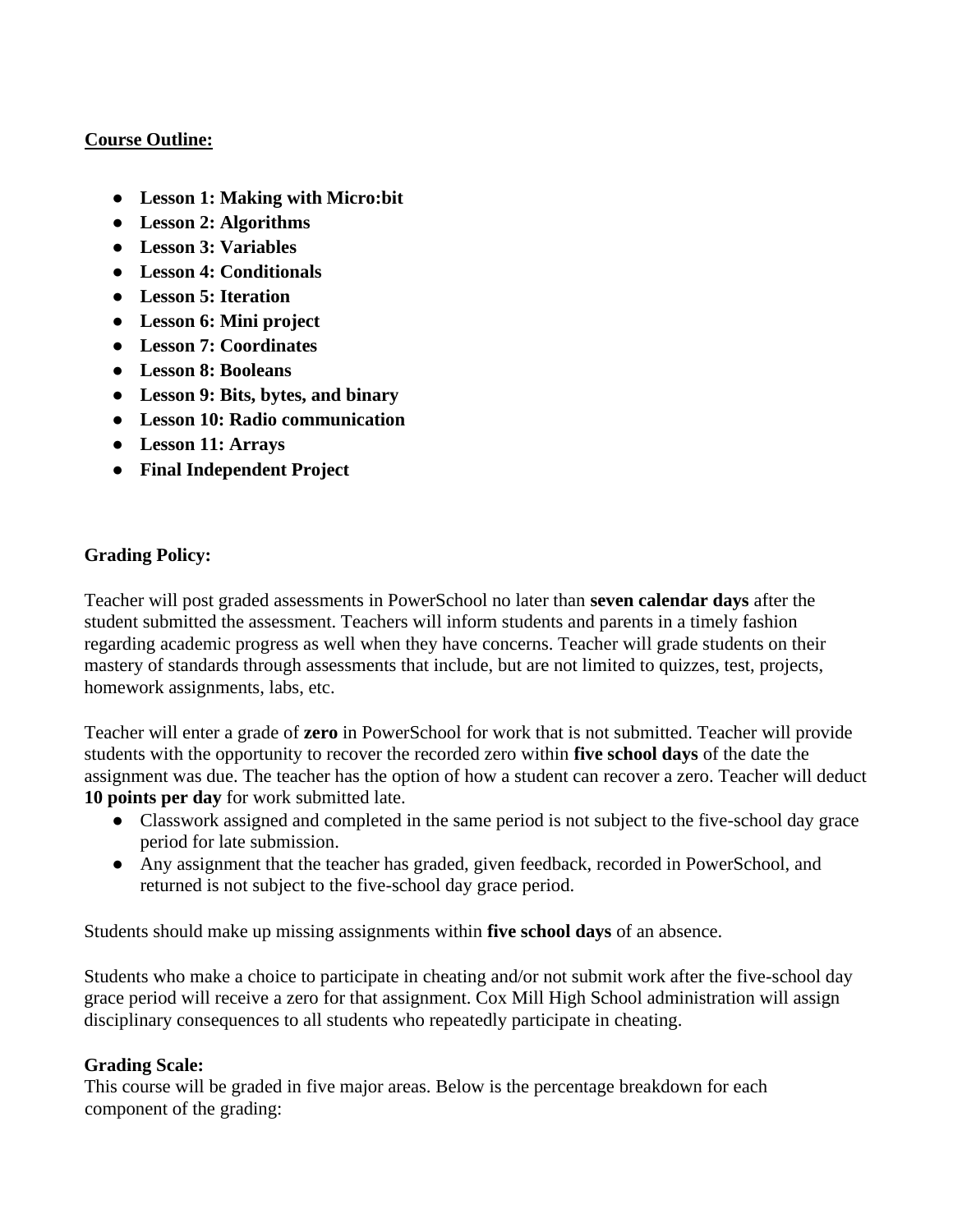Classwork 20% Projects 25% Quizzes 20% Homework 10% Test 25% **Total 100%** 

### **Assignments:**

Assignments are due on the assigned date and will lock after five school days. Points will be deducted for late assignments. If you are absent from class, it is your responsibility to check Canvas of a list of assignments that were covered on the day you were out. Parent contact will be made at the time you miss three assignments.

Learning assessment opportunities are provided for each unit and its associated lessons.

For more details about the assessment approach and printer-friendly versions, see the assessment guide.

- Lesson assessments: "Do now," knowledge check questions, and exit ticket
- Unit assessments: Quiz, independent project diary and rubric
- Course assessment: Final project

### **Performance Based Measurement:**

Performance-based Measurements (PBMs), when used as the proof of learning (POL) for a course, give teachers a tool to evaluate student achievement and mastery of course concepts. A PBM measures students' ability to apply the skills and knowledge learned from course standards. Typically, the task challenges students to use their higher-order thinking skills to create a product or complete a process (Chun, 2010). PBM's look and perform differently for each course based upon the recommendations of the subject-matter experts for each course. PBMs may include a:

1. Portfolio,

2. Performance-based project – (which may include a research paper, the development of a product, a modified CTSO competitive event, and/or a presentation),

- 3. Skills or competency checklist, and/or
- 4. A combination of the above.

The selection for this course is the performance-based project.

### **Course Proficiency**

Proficiency for this course is a weighted score of 70% or above.

PBM Specifics